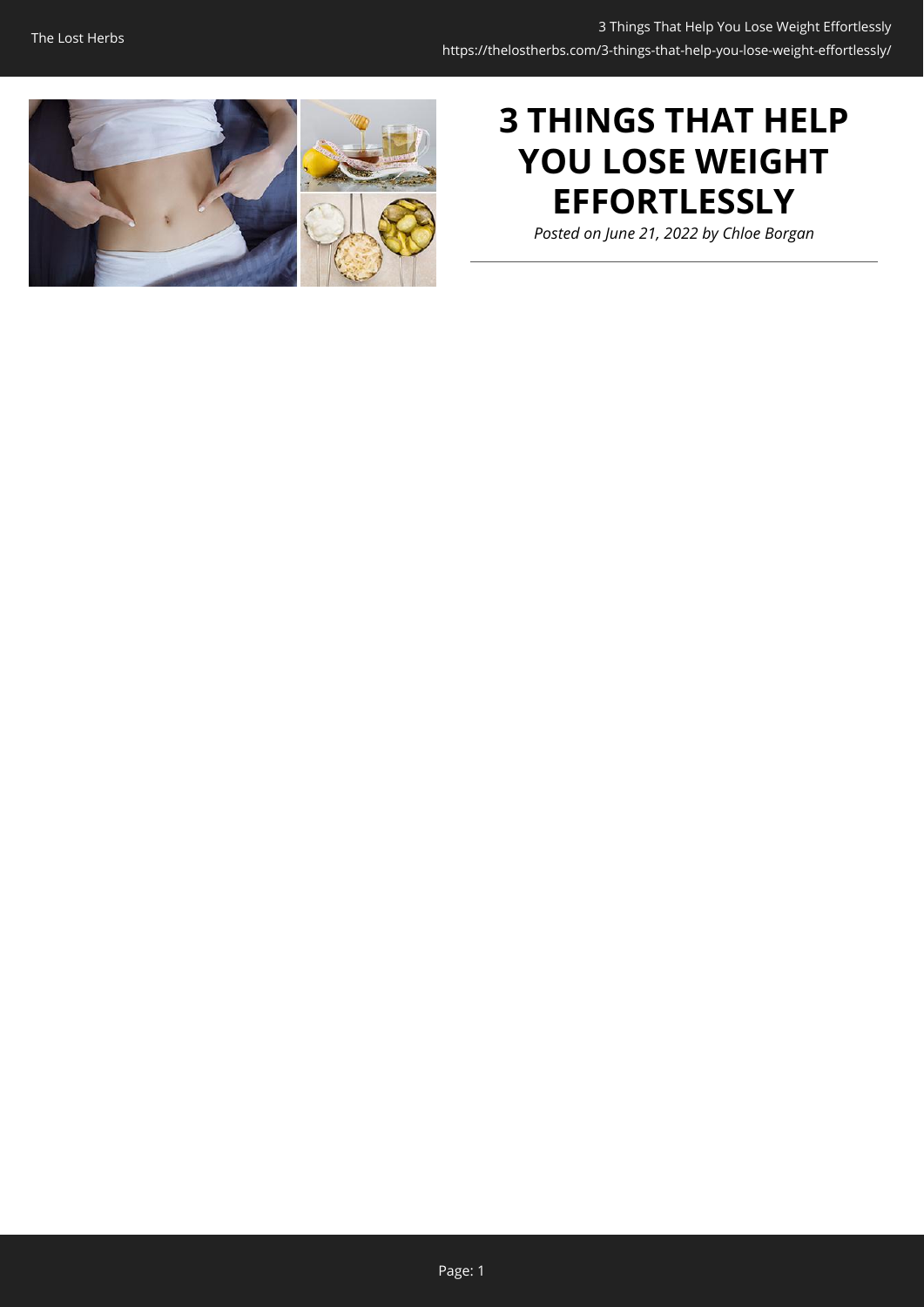Weight loss seems extremely intimidating. We all see a new craze around a fat diet or magic pill that will make you lose weight and really is just a sugar pill loaded with caffeine. On our social media scrolling on Facebook or Tik Tok, we see influencers promising weight loss with insane workout routines that can't be accomplished by beginners. Weight loss can only be sustained when you yourself are healthy. If you're bouncing from diet to diet you can unbalance your body. It can be hard to get started on your weight loss journey. Don't worry though, there are 3 things that help you lose weight effortlessly.

# **Probiotics**

To accomplish weight loss, we have to have our bodies in balance. Using probiotics is key to finding gut balance.

Probiotics are live microorganisms that have health benefits when eaten. They're found in both supplements and fermented foods. Probiotics may improve your immune function and digestive and heart health, among other benefits. People with obesity tend to have less diverse gut bacteria than lean people.

People with obesity who have less diverse gut bacteria tend to gain more weight than people with obesity who have more diverse gut bacteria.

Probiotics seem to influence appetite and energy usage via the production of acetate, propionate, and butyrate, which are short-chain fatty acids. It's thought that certain probiotics may inhibit the absorption of dietary fat, increasing the amount of fat excreted with feces. Adding food that is high in probiotics or a probiotic supplement is essential for weight loss and effortless.

# **Good sleep**

Balancing the gut is important but so is finding a healthy sleep balance. Numerous studies have suggested that restricted sleep and poor sleep quality may lead to metabolic disorders, weight gain, and an increased risk of obesity and other chronic health conditions. The hormones ghrelin and leptin are thought to be central to appetite. Ghrelin promotes hunger, and leptin contributes to feeling full.

The body naturally increases and decreases the levels of these neurotransmitters throughout the day, signaling the need to consume calories.

A lack of sleep can affect the body's balance of these hormones causing increased appetite. In addition to an increase in appetite, lack of sleep has shown in studies to change a person's food preference. Sleep-deprived people tend to choose food high in calories and carbs. Lack of sleep can cause metabolic dysregulation. Having a healthy sleep cycle is effortless. An average sleep cycle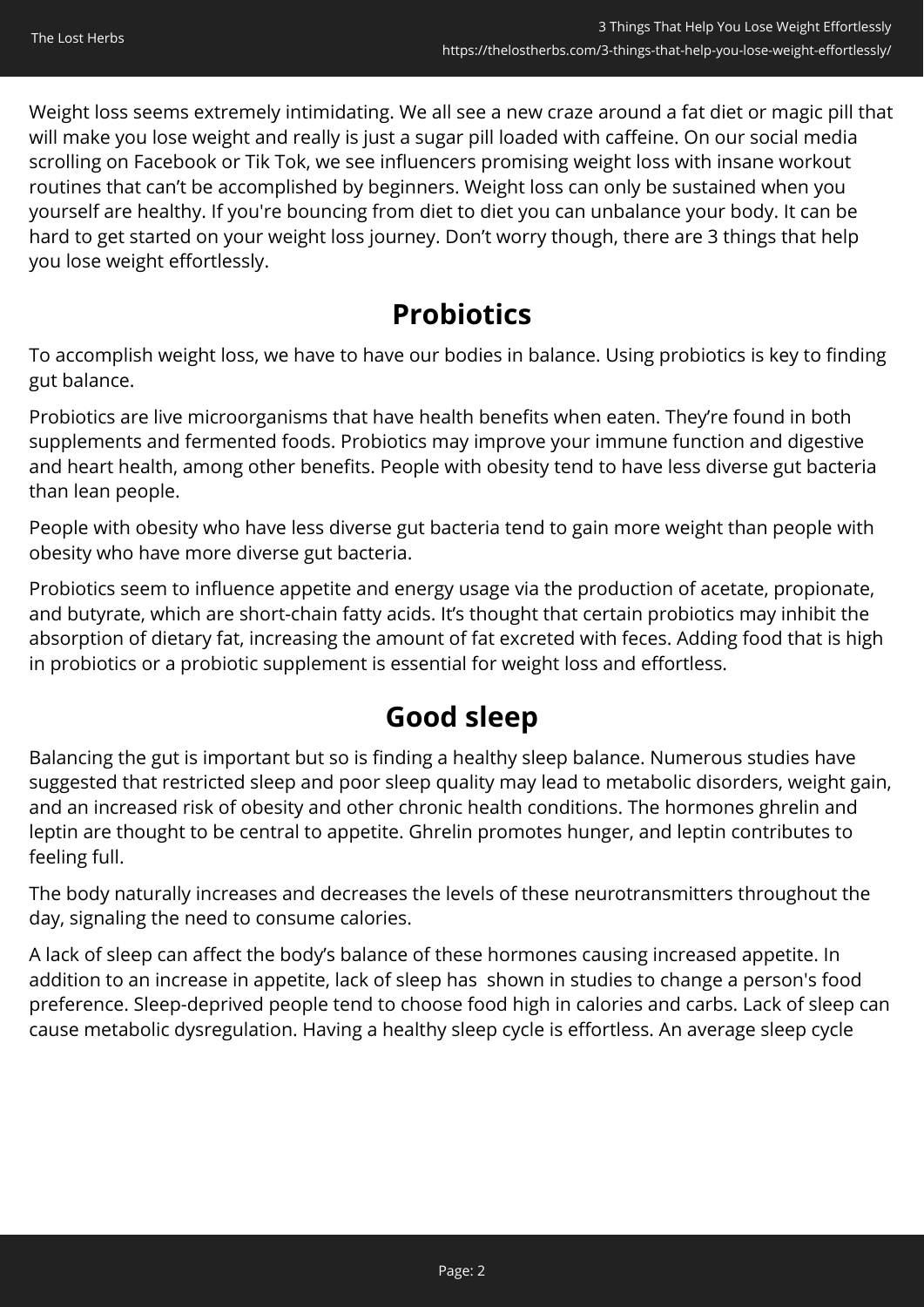lasts about 90 minutes. Ideally, you need four to six cycles of sleep (7 hours or more of sleep) every 24 hours to feel fresh and rested. Sleeping to lose weight? Sign me up!

# **Fat-Burning Plants**

Having a balanced diet is essential for weight loss. Adding these plants to our diet will add balance and burn fat. All beans are packed with fiber and are low in calories, but black beans are among the best for fat burning. According to a University of Colorado study, foods high in resistant starch (like black beans) help the body burn up to 24 percent more calories throughout the day.

Broccoli is a great green veggie to add to your diet. Broccoli is also very high in vitamin C, which is often associated with boosting the immune system and also plays a role in fat burning and weight loss. Individuals with adequate vitamin C status oxidize 30 percent more fat during a moderate exercise bout than individuals with low vitamin C status.

Our bodies crave balance doing these 3 things, balancing your gut, sleep, and diet will help you lose weight effortlessly. I myself struggled with weight, I couldn't figure out what was holding me back. It was because I was out balance. When I made sure to sleep and eat in balance I started to watch the scale go down. It took no effort to fix my sleep cycle. I started adding probiotics to my morning vitamins. I didn't have to add an hour of working out to my life, just a little capsule. I love black beans and broccoli so adding them to my diet was no big deal. There are far more fat-burning plants out there than the two examples that are effortless to add to your diet. It's important to start your health journey somewhere. This is the effortless way to do it.

You may also like:

**[10 Fiber-Rich Plants That Support Weight Loss](https://thelostherbs.com/10-fiber-rich-plants-that-support-weight-loss/)**

**[Add This "Unusual Nutrient" to Coffee or Tea, to Effortlessly and Fully Empty Your Bowels](https://hop.clickbank.net/?affiliate=easycellar&vendor=peakbiome&tid=C02WeightLossHelpFGW) [Every Single Morning](https://hop.clickbank.net/?affiliate=easycellar&vendor=peakbiome&tid=C02WeightLossHelpFGW)** (Learn More)

**[Juice Recipes For Weight Loss](https://thelostherbs.com/juice-recipes-for-weight-loss/)**

**[8 Best Essential Oils for Weight Loss](https://thelostherbs.com/8-best-essential-oils-for-weight-loss/)**

**[DIY "Proffee" To Eliminate Cravings](https://thelostherbs.com/diy-proffee-to-eliminate-cravings/)**